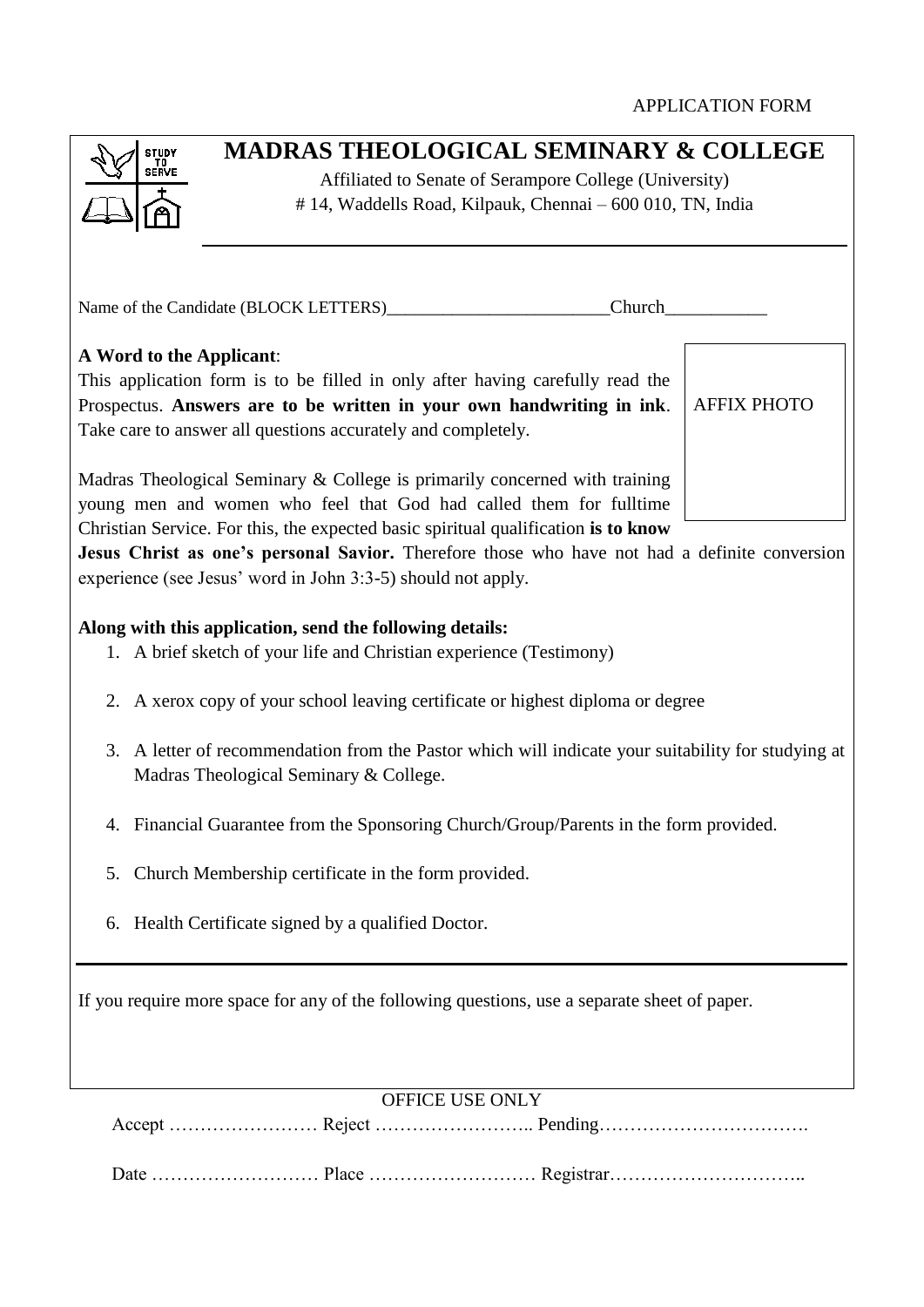## APPLICATION FORM

| 3. |                                                                               |                                                  |  |                                                                                                      |  |
|----|-------------------------------------------------------------------------------|--------------------------------------------------|--|------------------------------------------------------------------------------------------------------|--|
|    | 4. Present Address:                                                           |                                                  |  |                                                                                                      |  |
|    |                                                                               |                                                  |  |                                                                                                      |  |
|    |                                                                               |                                                  |  |                                                                                                      |  |
|    | 5. Permanent Address:                                                         |                                                  |  |                                                                                                      |  |
|    |                                                                               |                                                  |  |                                                                                                      |  |
|    |                                                                               |                                                  |  | 6. Date of Birth $\_\_\_\_\_\_\_\_\_\_\_\_\_\_\_\_\_$ Age $\_\_\_\_\_\_\_\_\_\_\_\_\_\_\_\_\_\_\_\_$ |  |
|    |                                                                               | 7. Marital Status: Single/Married _____________  |  |                                                                                                      |  |
| 8. | If Married, name of the spouse, and children and their respective age         |                                                  |  |                                                                                                      |  |
|    |                                                                               |                                                  |  |                                                                                                      |  |
|    |                                                                               |                                                  |  |                                                                                                      |  |
|    | 9. The Highest Examination passed and the year                                |                                                  |  |                                                                                                      |  |
|    | 10. Previous Christian training acquired in seminars, workshop, short course: |                                                  |  |                                                                                                      |  |
|    |                                                                               |                                                  |  | 11. List any Christian service that you have been doing in your Local Church or locality             |  |
|    |                                                                               |                                                  |  |                                                                                                      |  |
|    |                                                                               |                                                  |  | 12. Do you have any special talents, such as playing musical instruments, story writing,             |  |
|    |                                                                               | composing songs, paintings, etc? If yes, specify |  |                                                                                                      |  |
|    | 13. What is your mother tongue?                                               |                                                  |  |                                                                                                      |  |
|    |                                                                               | 14. What other languages do you speak?           |  |                                                                                                      |  |
|    |                                                                               |                                                  |  |                                                                                                      |  |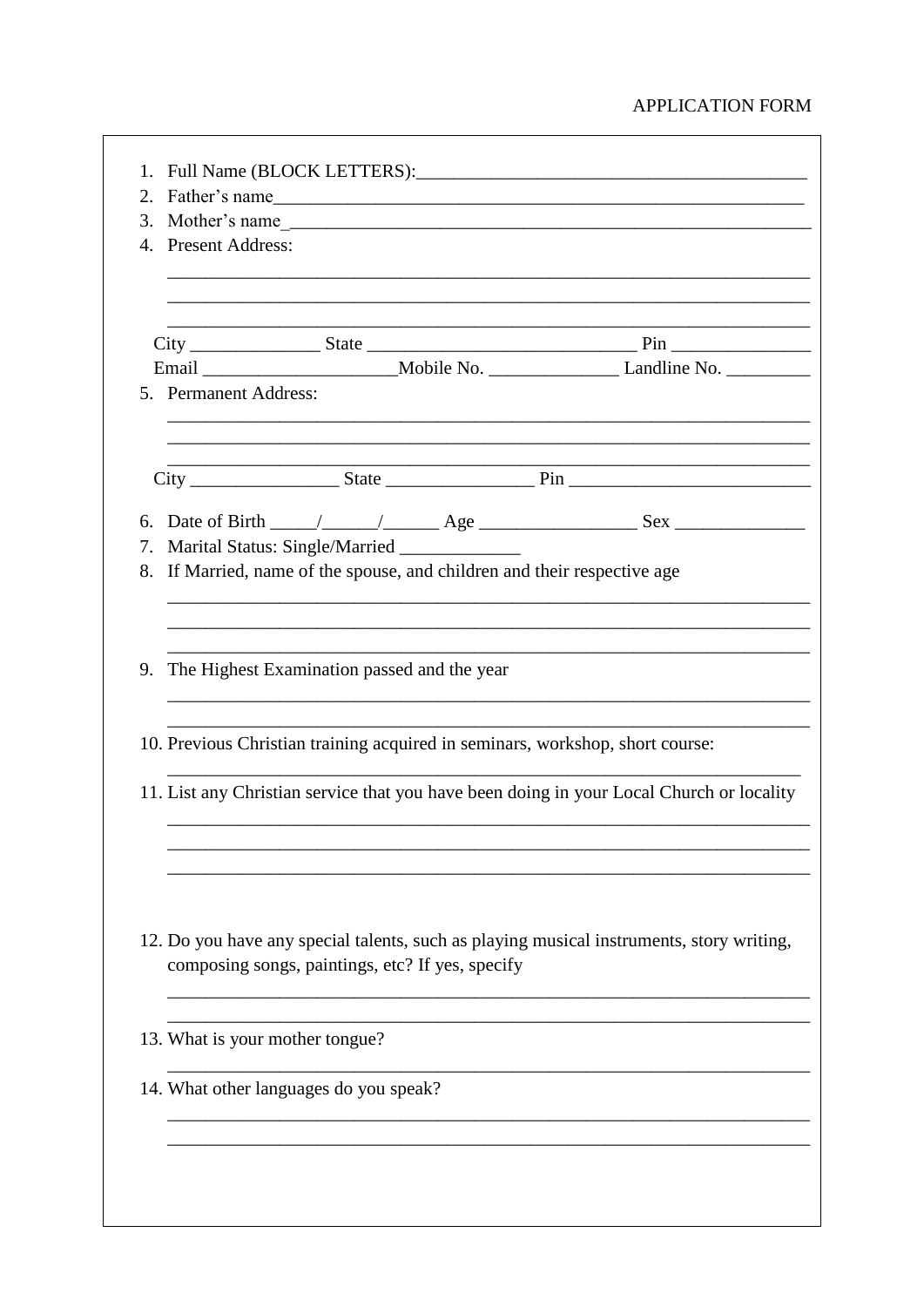- 15. Can you understand and speak English?
- 16. Do you have any secular skills such as printing, carpentry, accounting, stitching, etc,. If yes, specify

\_\_\_\_\_\_\_\_\_\_\_\_\_\_\_\_\_\_\_\_\_\_\_\_\_\_\_\_\_\_\_\_\_\_\_\_\_\_\_\_\_\_\_\_\_\_\_\_\_\_\_\_\_\_\_\_\_\_\_\_\_\_\_\_\_\_\_\_\_

\_\_\_\_\_\_\_\_\_\_\_\_\_\_\_\_\_\_\_\_\_\_\_\_\_\_\_\_\_\_\_\_\_\_\_\_\_\_\_\_\_\_\_\_\_\_\_\_\_\_\_\_\_\_\_\_\_\_\_\_\_\_\_\_\_\_\_\_\_

\_\_\_\_\_\_\_\_\_\_\_\_\_\_\_\_\_\_\_\_\_\_\_\_\_\_\_\_\_\_\_\_\_\_\_\_\_\_\_\_\_\_\_\_\_\_\_\_\_\_\_\_\_\_\_\_\_\_\_\_\_\_\_\_\_\_\_\_\_ \_\_\_\_\_\_\_\_\_\_\_\_\_\_\_\_\_\_\_\_\_\_\_\_\_\_\_\_\_\_\_\_\_\_\_\_\_\_\_\_\_\_\_\_\_\_\_\_\_\_\_\_\_\_\_\_\_\_\_\_\_\_\_\_\_\_\_\_\_

\_\_\_\_\_\_\_\_\_\_\_\_\_\_\_\_\_\_\_\_\_\_\_\_\_\_\_\_\_\_\_\_\_\_\_\_\_\_\_\_\_\_\_\_\_\_\_\_\_\_\_\_\_\_\_\_\_\_\_\_\_\_\_\_\_\_\_\_\_

\_\_\_\_\_\_\_\_\_\_\_\_\_\_\_\_\_\_\_\_\_\_\_\_\_\_\_\_\_\_\_\_\_\_\_\_\_\_\_\_\_\_\_\_\_\_\_\_\_\_\_\_\_\_\_\_\_\_\_\_\_\_\_\_\_\_\_\_\_

\_\_\_\_\_\_\_\_\_\_\_\_\_\_\_\_\_\_\_\_\_\_\_\_\_\_\_\_\_\_\_\_\_\_\_\_\_\_\_\_\_\_\_\_\_\_\_\_\_\_\_\_\_\_\_\_\_\_\_\_\_\_\_\_\_\_\_\_\_

\_\_\_\_\_\_\_\_\_\_\_\_\_\_\_\_\_\_\_\_\_\_\_\_\_\_\_\_\_\_\_\_\_\_\_\_\_\_\_\_\_\_\_\_\_\_\_\_\_\_\_\_\_\_\_\_\_\_\_\_\_\_\_\_\_\_\_\_\_

\_\_\_\_\_\_\_\_\_\_\_\_\_\_\_\_\_\_\_\_\_\_\_\_\_\_\_\_\_\_\_\_\_\_\_\_\_\_\_\_\_\_\_\_\_\_\_\_\_\_\_\_\_\_\_\_\_\_\_\_\_\_\_\_\_\_\_\_\_

\_\_\_\_\_\_\_\_\_\_\_\_\_\_\_\_\_\_\_\_\_\_\_\_\_\_\_\_\_\_\_\_\_\_\_\_\_\_\_\_\_\_\_\_\_\_\_\_\_\_\_\_\_\_\_\_\_\_\_\_\_\_\_\_\_\_\_\_\_

\_\_\_\_\_\_\_\_\_\_\_\_\_\_\_\_\_\_\_\_\_\_\_\_\_\_\_\_\_\_\_\_\_\_\_\_\_\_\_\_\_\_\_\_\_\_\_\_\_\_\_\_\_\_\_\_\_\_\_\_\_\_\_\_\_\_\_\_\_

\_\_\_\_\_\_\_\_\_\_\_\_\_\_\_\_\_\_\_\_\_\_\_\_\_\_\_\_\_\_\_\_\_\_\_\_\_\_\_\_\_\_\_\_\_\_\_\_\_\_\_\_\_\_\_\_\_\_\_\_\_\_\_\_\_\_\_\_\_

\_\_\_\_\_\_\_\_\_\_\_\_\_\_\_\_\_\_\_\_\_\_\_\_\_\_\_\_\_\_\_\_\_\_\_\_\_\_\_\_\_\_\_\_\_\_\_\_\_\_\_\_\_\_\_\_\_\_\_\_\_\_\_\_\_\_\_\_\_

\_\_\_\_\_\_\_\_\_\_\_\_\_\_\_\_\_\_\_\_\_\_\_\_\_\_\_\_\_\_\_\_\_\_\_\_\_\_\_\_\_\_\_\_\_\_\_\_\_\_\_\_\_\_\_\_\_\_\_\_\_\_\_\_\_\_\_\_\_

\_\_\_\_\_\_\_\_\_\_\_\_\_\_\_\_\_\_\_\_\_\_\_\_\_\_\_\_\_\_\_\_\_\_\_\_\_\_\_\_\_\_\_\_\_\_\_\_\_\_\_\_\_\_\_\_\_\_\_\_\_\_\_\_\_\_\_\_\_

\_\_\_\_\_\_\_\_\_\_\_\_\_\_\_\_\_\_\_\_\_\_\_\_\_\_\_\_\_\_\_\_\_\_\_\_\_\_\_\_\_\_\_\_\_\_\_\_\_\_\_\_\_\_\_\_\_\_\_\_\_\_\_\_\_\_\_\_\_

\_\_\_\_\_\_\_\_\_\_\_\_\_\_\_\_\_\_\_\_\_\_\_\_\_\_\_\_\_\_\_\_\_\_\_\_\_\_\_\_\_\_\_\_\_\_\_\_\_\_\_\_\_\_\_\_\_\_\_\_\_\_\_\_\_\_\_\_\_

\_\_\_\_\_\_\_\_\_\_\_\_\_\_\_\_\_\_\_\_\_\_\_\_\_\_\_\_\_\_\_\_\_\_\_\_\_\_\_\_\_\_\_\_\_\_\_\_\_\_\_\_\_\_\_\_\_\_\_\_\_\_\_\_\_\_\_\_\_

\_\_\_\_\_\_\_\_\_\_\_\_\_\_\_\_\_\_\_\_\_\_\_\_\_\_\_\_\_\_\_\_\_\_\_\_\_\_\_\_\_\_\_\_\_\_\_\_\_\_\_\_\_\_\_\_\_\_\_\_\_\_\_\_\_\_\_\_\_

\_\_\_\_\_\_\_\_\_\_\_\_\_\_\_\_\_\_\_\_\_\_\_\_\_\_\_\_\_\_\_\_\_\_\_\_\_\_\_\_\_\_\_\_\_\_\_\_\_\_\_\_\_\_\_\_\_\_\_\_\_\_\_\_\_\_\_\_\_

- 17. Are you presently employed? If so, state your occupation and salary.
- 18. Parents' occupation and monthly income
- 19. Income of any other person earning in your family.
- 20. Who introduced MTSC to you?
- 21. When did you receive Christ as your personal Savior?
- 22. When did you receive baptism?
- 23. Of which church are you a member?
- 24. Do you have God's call for fulltime Christian ministry?
- 25. What is the assurance of your call?
- 26. What is your purpose in desiring to study at MTSC?
- 27. What is your goal in life?
- 28. Have you applied to any other institution besides MTSC?

If so, specify

- 29. Are your parents interested in sending you for theological studies?
- 30. Do you have a Church or Mission Organization to sponsor you?

If so, specify

31. Do you go to cinema, use any intoxicant or tobacco in any form?